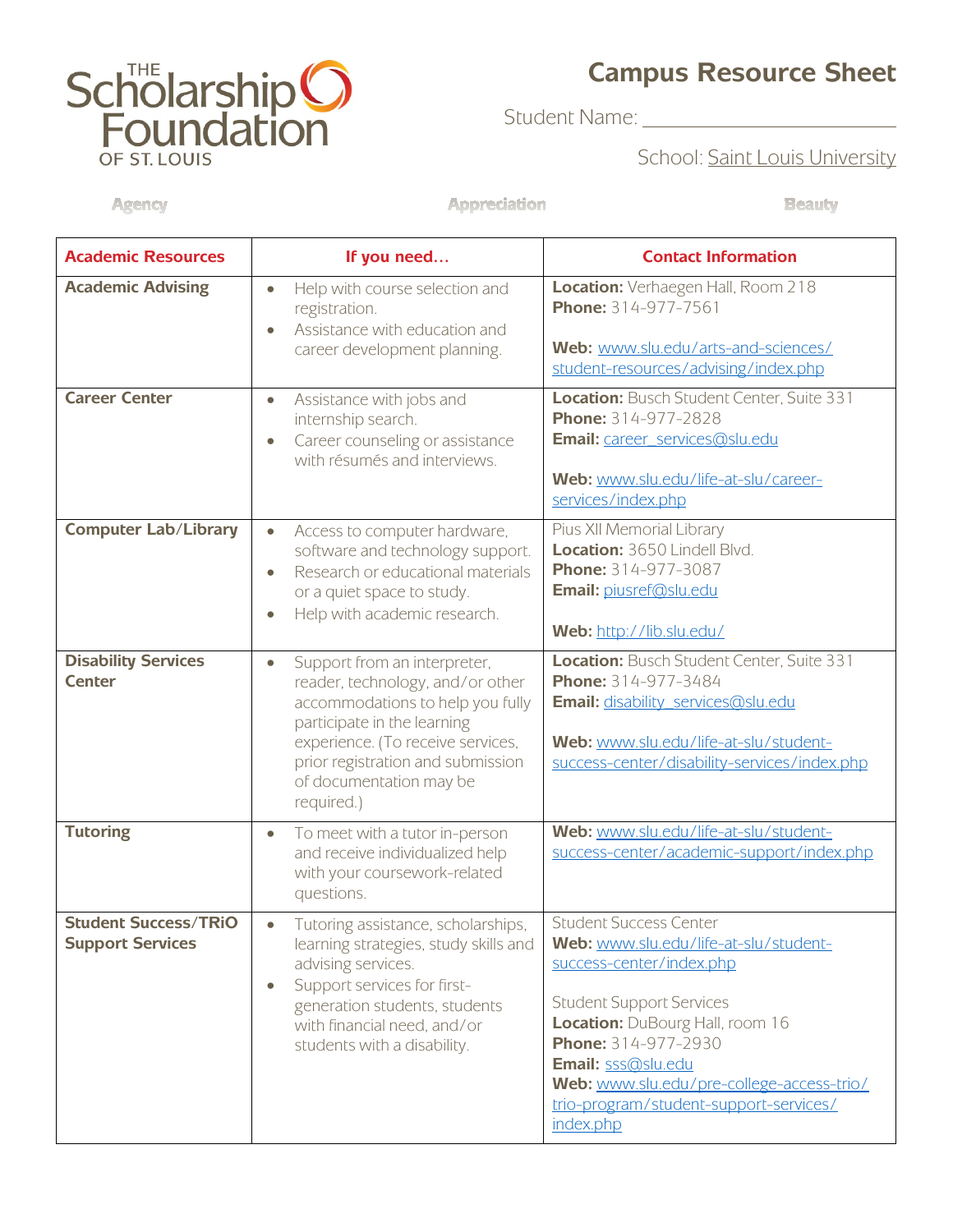| <b>Writing Center</b> | Free assistance with writing<br>۰<br>projects across curriculum. (This is<br>staffed by trained tutors.) | <b>University Writing Services</b><br><b>Locations:</b><br>Busch Student Center, Suite 331<br>Busch Student Center, Suite 354<br>Pius XII Memorial Library, 320<br>School of Nursing, Suite 114<br>Grand Hall, 152<br>Spring Hall, 125<br><b>Email:</b> writing@slu.edu |
|-----------------------|----------------------------------------------------------------------------------------------------------|-------------------------------------------------------------------------------------------------------------------------------------------------------------------------------------------------------------------------------------------------------------------------|
|                       |                                                                                                          | <b>Contact:</b> Alexander Ocasio - Coordinator,<br><b>Academic Support</b><br>Phone: 314-977-5595<br><b>Email:</b> alex.ocasio@slu.edu<br>Web: www.slu.edu/life-at-slu/student-<br>success-center/academic-support/university-<br>writing-services/index.php            |

Commitment

Courage

Diligence

## Encouragement

Exploration

| <b>Financial Resources</b>                          | If you need                                                                                                                                                                                                                               | <b>Contact Information</b>                                                                                                                                            |
|-----------------------------------------------------|-------------------------------------------------------------------------------------------------------------------------------------------------------------------------------------------------------------------------------------------|-----------------------------------------------------------------------------------------------------------------------------------------------------------------------|
| <b>Cashier's Office</b>                             | To view, ask questions about, or<br>٠<br>pay a bill for tuition, fees, etc.<br>To enroll in a payment plan.<br>$\bullet$                                                                                                                  | Location: DuBourg Hall, Room 4<br>Web: www.slu.edu/financial-aid/paying-your-<br>bill/index.php                                                                       |
| <b>Financial Aid Office</b>                         | FAFSA-related answers,<br>$\bullet$<br>information regarding financial aid<br>packages, payment options,<br>grants, Ioans, scholarships, work-<br>study employment.<br>Emergency aid or fee waivers.<br>$\bullet$                         | Office of Student Financial Service<br><b>Location:</b> DuBourg Hall, Room 119<br><b>Phone: 314-977-2350</b><br>Email: sfs@slu.edu<br>Web: www.slu.edu/financial-aid/ |
| <b>Office of the University</b><br><b>Registrar</b> | Documentation pertaining to<br>$\bullet$<br>enrollment, course registration,<br>grades, degree, and graduation<br>information/services.<br>To obtain an official academic<br>transcript.<br>Add, drop, or change your course<br>schedule. | Location: DuBourg Hall, Room 119<br>Phone: 314-977-2269<br>Email: registrar@slu.edu<br>Web: www.slu.edu/registrar                                                     |

## Growth

Involvement

Linkage

| <b>Personal Resources</b> | If you need                                                                                                                                                                                 | <b>Contact Information</b>                                                                                                                                               |
|---------------------------|---------------------------------------------------------------------------------------------------------------------------------------------------------------------------------------------|--------------------------------------------------------------------------------------------------------------------------------------------------------------------------|
| <b>Counseling Center</b>  | Assistance managing healthy<br>coping strategies, concerns<br>resulting from personal<br>challenges, anxiety, depression,<br>relationship problems, or<br>difficulties with school or work. | <b>Location:</b> 2nd Floor of Wuller Hall<br>Phone: 314-977-8255<br>Web: www.slu.edu/life-at-slu/university-<br>counseling/index.php<br>If in crisis, call 314-977-8255. |